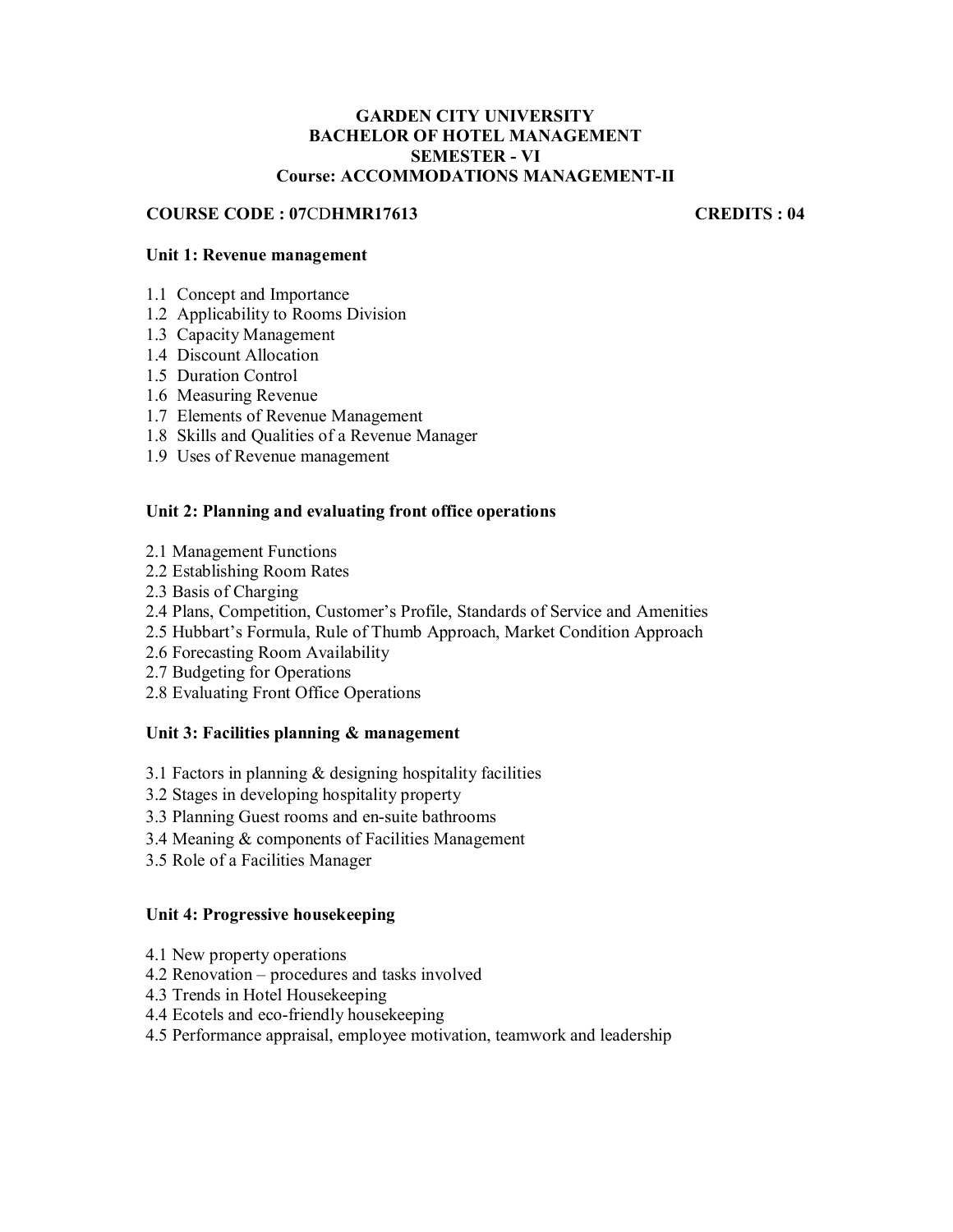#### **GARDEN CITY UNIVERSITY BACHELOR OF HOTEL MANAGEMENT SEMESTER- VI Course: COMPUTERS IN HOSPITALITY SERVICES**

#### **CODE: 07CDHMR17616 CREDITS: 04 Unit – 1 Rooms Management and Accounting Module**

- 1.1.Functions, Room Status and Room Status Definitions Accounting Principles Concepts and Conventions
- 1.2. Room and Rate assignment
- 1.3.In house guest information Housekeeping functions
- 1.4.Accounting Module functions
- 1.5.Types of accounts and posting entries to accounts
- 1.6.Night Audit Routine and account settlement

1.7.Reports

#### **Unit – 2 Property Management System Interface**

- 2.1 Point of sale systems
- 2.2 Call accounting systems
- 2.3 Electronic locking systems
- 2.4 Energy management systems
- 2.5 Auxiliary guest services
- 2.6 Guest operated devices

### **Unit – 3 Selecting and Implementing the Computer Systems**

- 3.1 Analyzing current information needs
- 3.2 Collecting sales information
- 3.3 Establishing system requirements
- 3.4 Determining data to process
- 3.5 Proposals from vendors
- 3.6 Site surveys and product demonstration
- 3.7 Evaluating vendor proposals and establishment of contracts
- 3.8 Installation Factors
- 3.9 Acceptance Testing
- 3.10 Contingency Planning and vendor support

#### **Unit – 4 Food and Beverage Service Applications**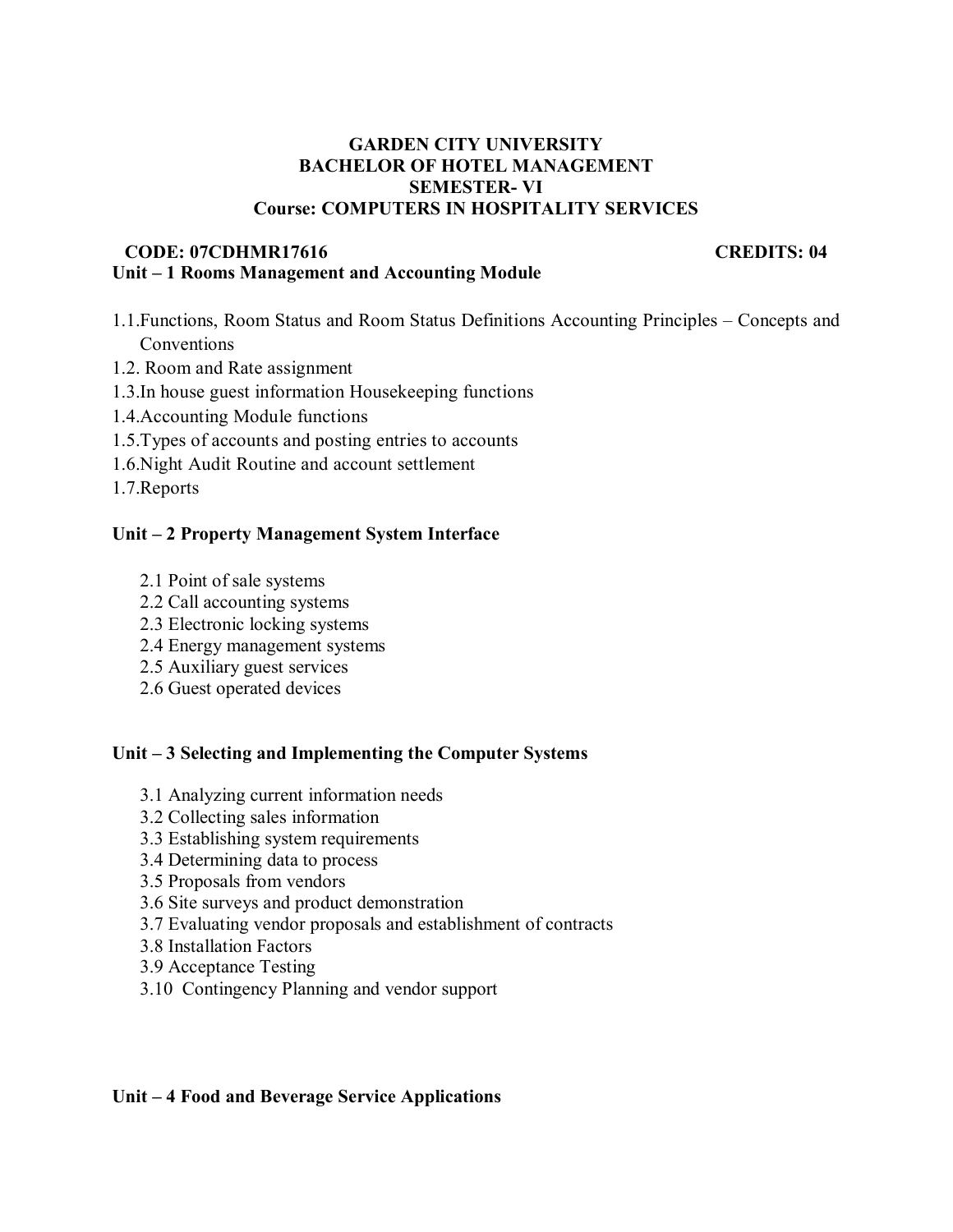- 4.1 Point of sale order entry units
- 4.2 POS Printers
- 4.3 POS account settlement device
- 4.4 POS computer based checks
- 4.5 POS Software
- 4.6 Automated beverage control systems
- 4.7 Different types of dispensing units
- 4.8 Reports

### **Course: COMPUTERS IN HOSPITALITY SERVICE- I- PRACTICAL**

#### **CODE: 07AHMCH17655**

- 1. Front office module Make reservation, modify, cancel, re-instate reservation and noshow, hotel position
- 2. Reserved guest messages, assign guest room , Check-in, Walk in check-in
- 3. Post Charges, Paid out, allowance, Splitting Folio, Check-out, Settlement
- 4. Point of Sale Module, Table Booking, Order Entry, Raise KOT
- 5. Make Changes in KOT Table Transfer Bill Print, Settlement, Identifying Modules , Generating Front Office and Point of Sale Reports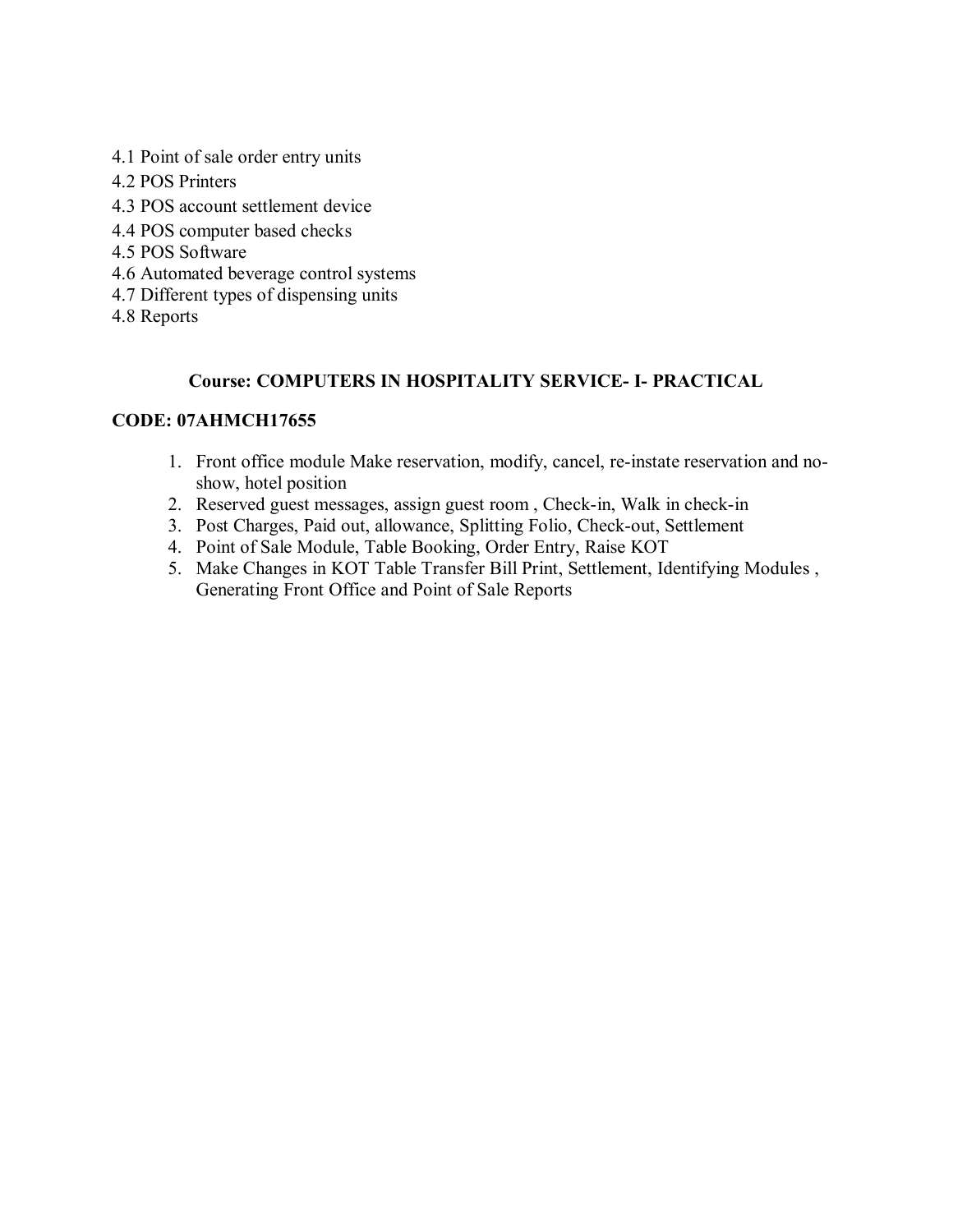### **GARDEN CITY UNIVERSITY PROGRAMME: BACHELOR OF HOTEL MANAGEMENT (BHM) SEMESTER – VI**

### **Course: FOOD AND BEVERAGE SERVICE MANAGEMENT-II THEORY**

# **Course Code: 07CDHMR17612** Credits: 04 **UNIT1**

**An overview of beverage management** 

- 1.1 Introduction to beverage management
- 1.2 The hospitality industry and its products
- 1.3 Bar and beverage management, beverage costing
- 1.4 Compiling various wine and drink lists
- 1.5 Inventory, Storage
- 1.6 Bar stock taking and inventory
- 1.7 Determining stock levels
- 1.8 Bar frauds and best practices
- 1.9 Books and records in bar

#### **UNIT:2**

#### **Menu Engineering, Budgeting and revenue management in restaurants**

- 2.1 Definition and objective of menu engineering
- 2.2 Analysis and action
- 2.3 Menu merchandizing
- 2.4 Menu selection and process involved in executing
- 2.5 Various styles of menu printing and themes, concepts
- 2.6 Revenue Management in F & B Service
- 2.7 Budgeting
- 2.8 Forecasting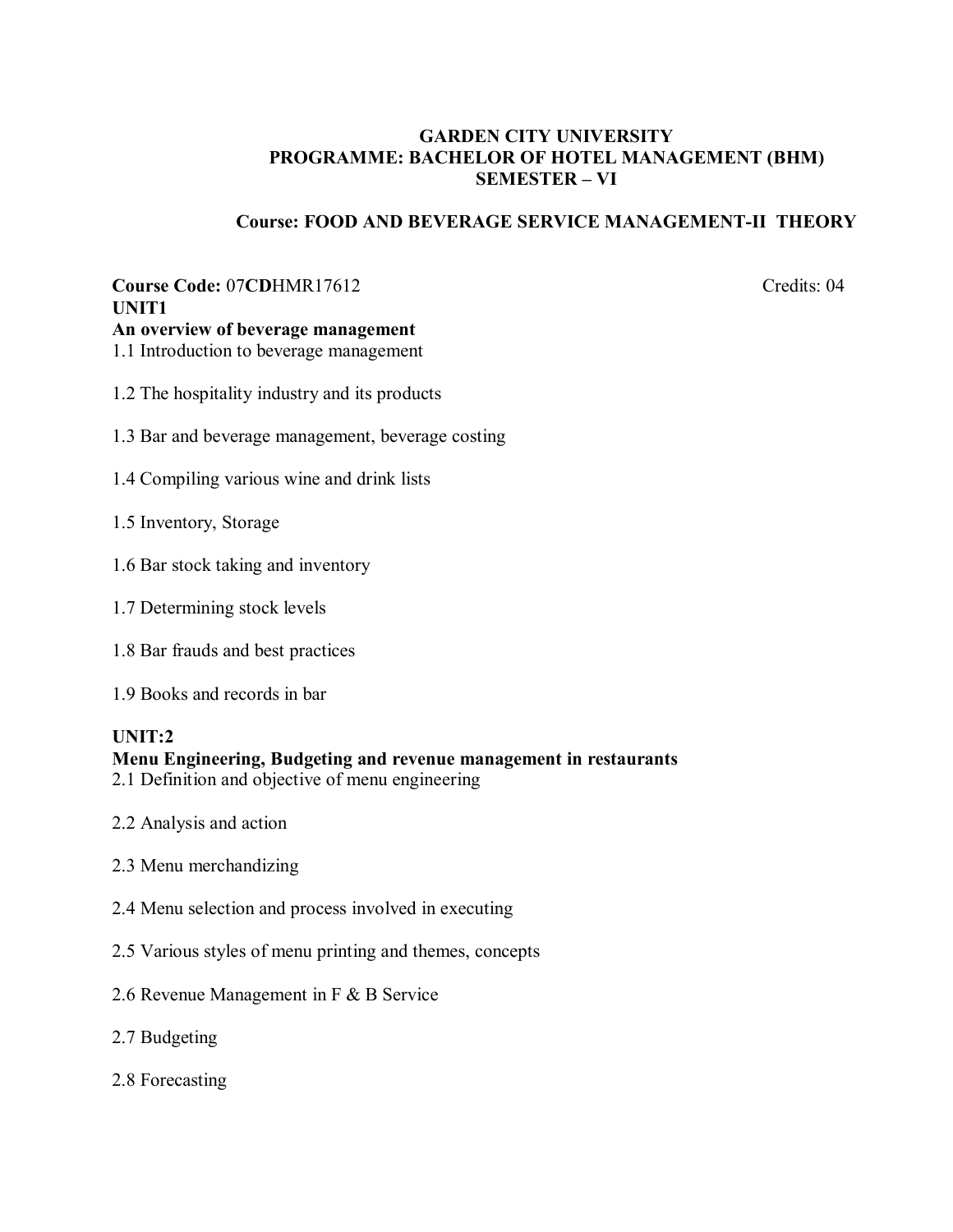2.9 Restaurant Revenue Management

# **Unit : 3 Facility Planning and Design of Service areas**

- 3.1 F & B Function areas
- 3.2 Food service outlets
- 3.3 Lounges and bars Layouts
- 3.4 Conference, banqueting and function rooms
- 3.5 Modern Food and beverage service equipment's and its manipulation

#### **UNIT:4 Recent concerns and trends**

- 4.1 Future of quick service restaurants
- 4.2 Concepts of dining practices
- 4.3 Technology in Food and Beverage industry
- 4.4 Food and beverage software, functioning of POS
- 4.5 Food and beverage retail industry an overview

#### **FOOD AND BEVERAGE SERVICE MANAGEMENT-II PRATICAL**

#### **1.Planning of a five course menu with cost price and selling price**

A' la carte Menu Planning : Student should compile a French A' la Carte menu comprising of A) Starter (3 Dishes) B) Soup (3 Soups) C) Main Course (7 Dishes) and D) Dessert (3Dishes) E) Beverages (two) With appropriate accompaniment and justified pricing. The student will be examined on : 1. The dishes compiled 2. The accompaniments mentioned

3. The order taking skills, based on the compiled menu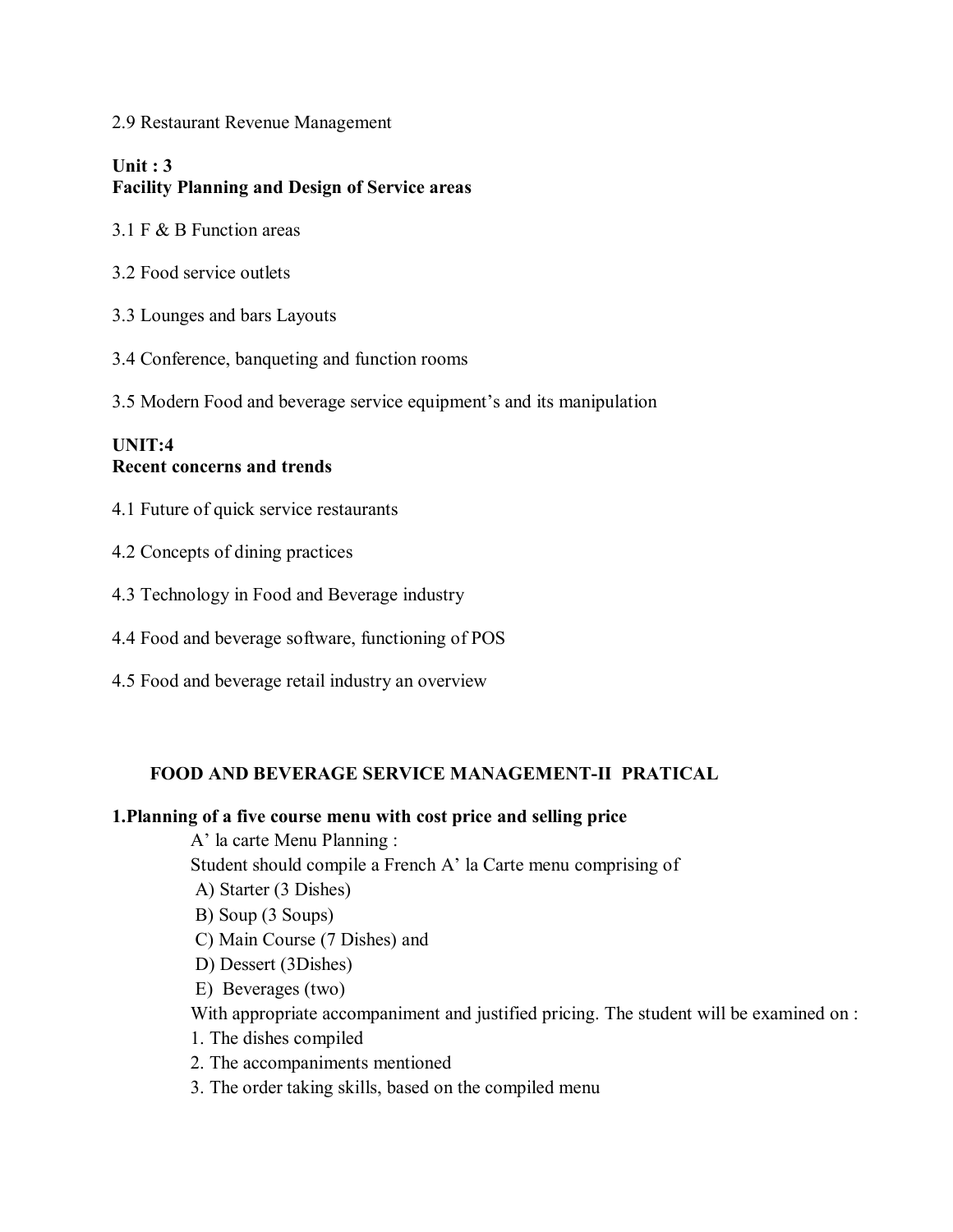## **Finding APC, cover turnover**

2. **Planning of a beverage list** (One set of bar menu & One set of Mocktail menu with cost) **Beverage List:** Student should compile a beverage list comprising of aperitifs (3 brands), wines and beer (5 brands each), spirits (5 brands each of 5 popular spirits), cocktail (any10 cocktails) and liqueurs (10 brands), with appropriate pricing.

# **3. Cocktail and Mocktail making**

Cocktails and Mocktails: Students should prepare one cocktail / mocktail by picking a chit from the below mentioned list.(classical cocktails 15 no's, innovative 5 no's and 10mocktails.) The student will be examined on

1) Recipe writing,

2) Costing and 3) Making of the Cocktail /Mocktail, with appropriate glass and garnish

# **4. Stock taking, inventory and Duty rosters**

# **5. Situation Handling**

Students should handle a situation given by the external examiner.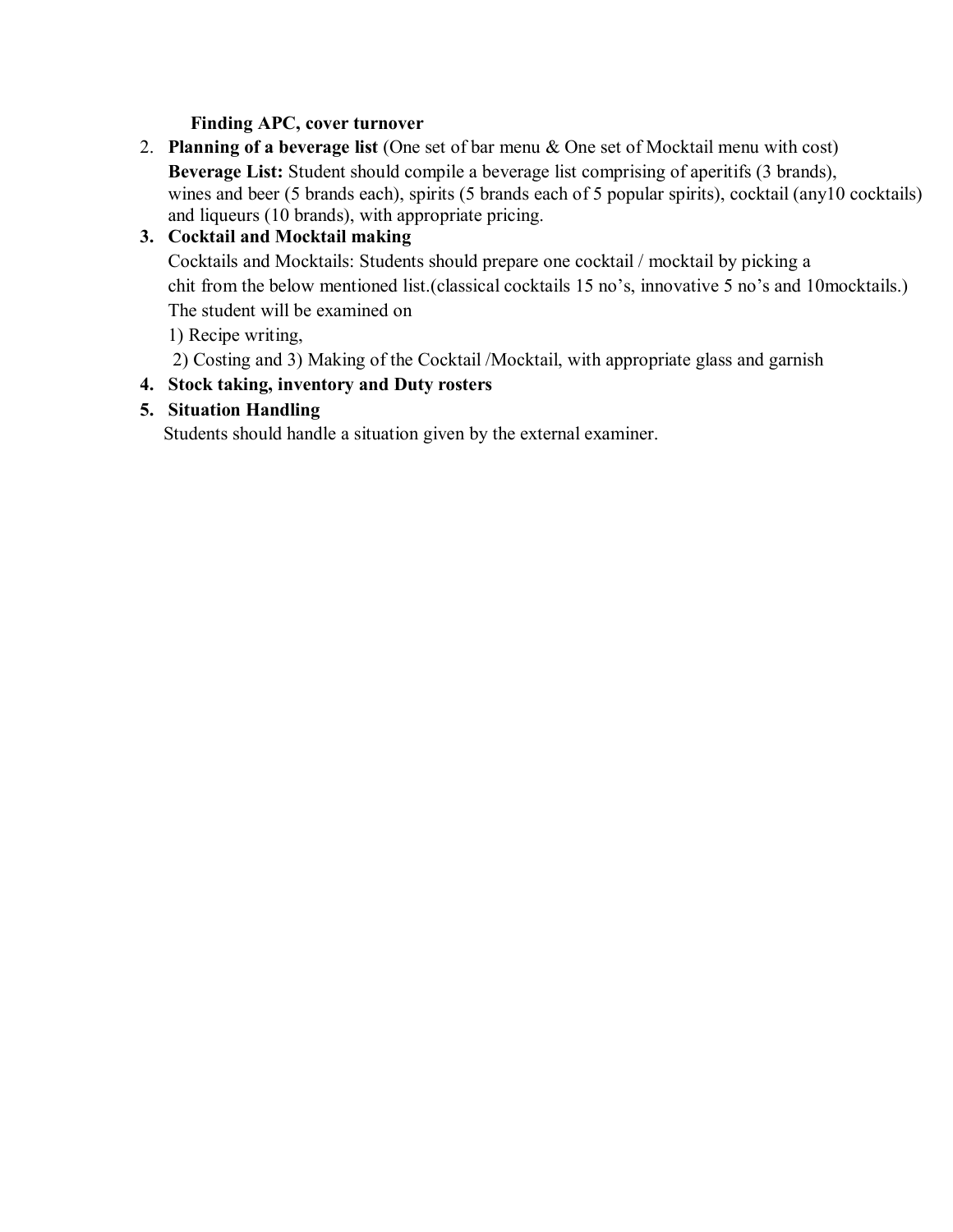#### **GARDEN CITY UNIVERSITY BACHELOR OF HOTEL MANAGEMENT SEMESTER- VI**

#### **Course: HOSPITALITY MARKETING**

#### **CODE: 07CDHMR17615 CREDITS: 04**

#### **Unit – 1 Marketing Foundation**

- 1.1.Introduction to Marketing
- 1.2.Needs, Wants and Demands of the Consumer
- 1.3. Definition of Products and Services; Markets; Marketing
- 1.4.The Production Concept, The Product Concept, The Selling Concept, The Marketing Concept
- 1.5.The Societal Marketing Concept
- 1.6.The Marketing Process
- 1.7. Service Characteristic of Hospitality and Tourism Business
- 1.8.Application of Hospitality Marketing in Hotels
- 1.9.Consumer Behavior Model
- 1.10. Case study on Hospitality Marketing

### **Unit: 2 Consumer Behaviour**

- 2.1. Characteristics of Marketing Environment
- 2.2. Consumer Markets and Consumer Buyer Behavior
- 2.3. Micro and Macro Environment
- 2.4. Characteristics of Environment
- 2.5. Factors Affecting Consumer Behaviour
- 2.6. Buying Decision Behaviour
- 2.7. The Buyer Decision Process
- 2.8. Emerging Trends in Hospitality Marketing
- 2.9. Marketing Research

### **Unit: 3 Marketing Mix**

- 3.1.Marketing Mix( 8 P's)
- 3.2.Distribution Channels
- 3.3.Product Pricing and Services Strategy
- 3.4.Nature and Importance of Distribution System
- 3.5.Marketing Intermediaries
- 3.6.What is Product
- 3.7.Product Classification
- 3.8. Individual Product Decisions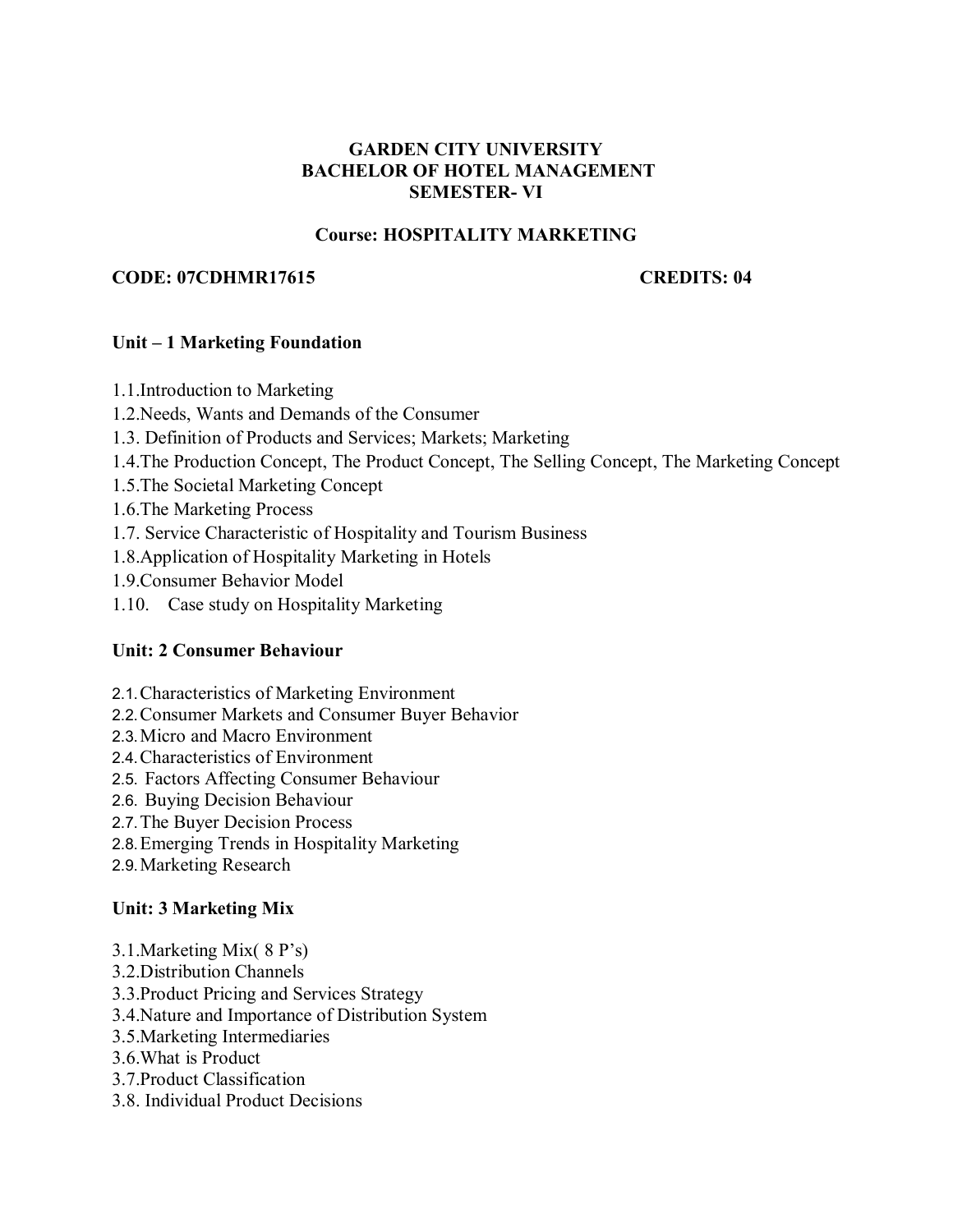3.9.Product Life Cycle

3.10. Approaches to hospitality service pricing.

# **Unit-4 Marketing Approaches**

- 4.1.Public Relations
- 4.2.Sales Promotions and Integrated Marketing Communication
- 4.3.The Marketing Communications Mix
- 4.4.The Changing Face of Marketing Communications
- 4.5.Integrated Marketing Communications
- 4.6.Socially Responsible Marketing Communication
- 4.7.Advertising, Sales Promotion, Public Relations, The Public Relation Process
- 4.8. Personnel Selling
- 4.9.Direct Marketing
- 4.10. Technology and its applications in Marketing.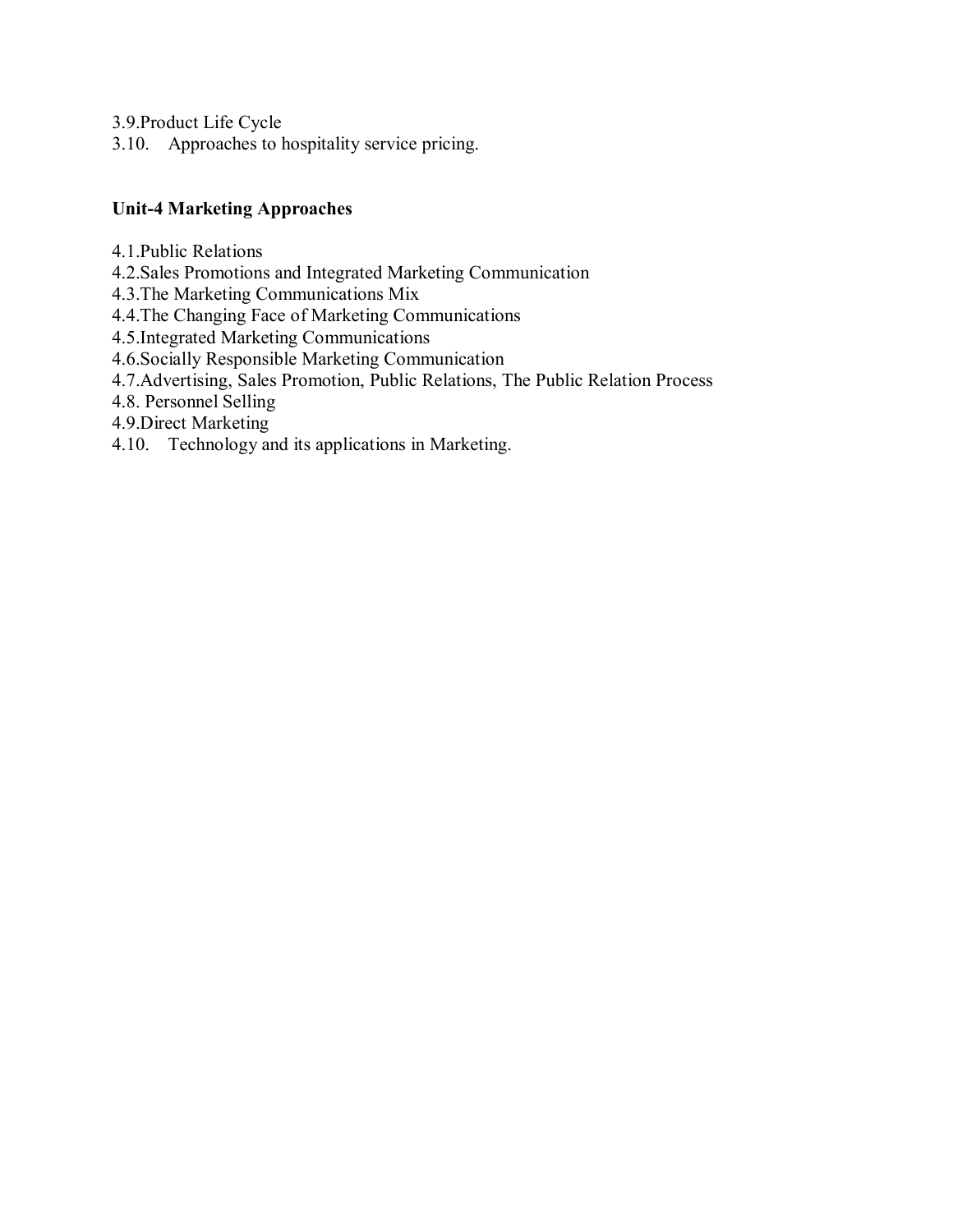# **GARDEN CITY UNIVERSITY BACHELOR OF HOTEL MANAGEMENT SEMESTER- VI COURSE: - INTRODUCTION TO CHINESE CUISINEAND THAI CUISINE**

#### **CODE:** 07**CD**HMR17611 **CODE:** 07**CD**

#### **UNIT-1 CHINESE CUISINE**

- 1.1 Introduction to Chinese cuisine (k, L)
- 1.2 Features of Chinese cuisine ((k, L)
- 1.3 Regional classification (k, L)
- 1.4 Ingredients (k, L, A, AP)
- 1.5 Methods of cooking (k, L, A, AP)
- 1.6 Courses of the Menu and emerging trends. (k, L, A, AP)

#### **UNIT-2 THAI CUISINE**

- 1.1 Introduction to Thai cuisine (k, L)
- 1.2 Features of Thai cuisine (k, L)
- 1.3 Regional classification (k, L)
- 1.4 Ingredients (k, L, A, AP)
- 1.5 Methods of cooking (k, L, A, AP)
- 1.6 Courses of the Menu (k, L, A, AP)

#### **UNIT-3 ACCOMPANIMENTS AND GARNISHES**

- 3.1 Classical vegetable accompaniments (k, L)
- 3.2 Potato preparations (k, L)
- 3.3 Garnishes, accompaniments for popular dishes and emerging trends (k, L, A, AP)

#### **UNIT-4 DIET PLANNING**

- 4.1 Importance of planning diet balanced diet (k, L, A)
- 4.2 Factors to be considered while planning diet (k, L, A)
- 4.3 Food groups and balanced diet (k, L, A, AP)
- 4.4 Factors influencing food intake and food habits (k, L, A, AP)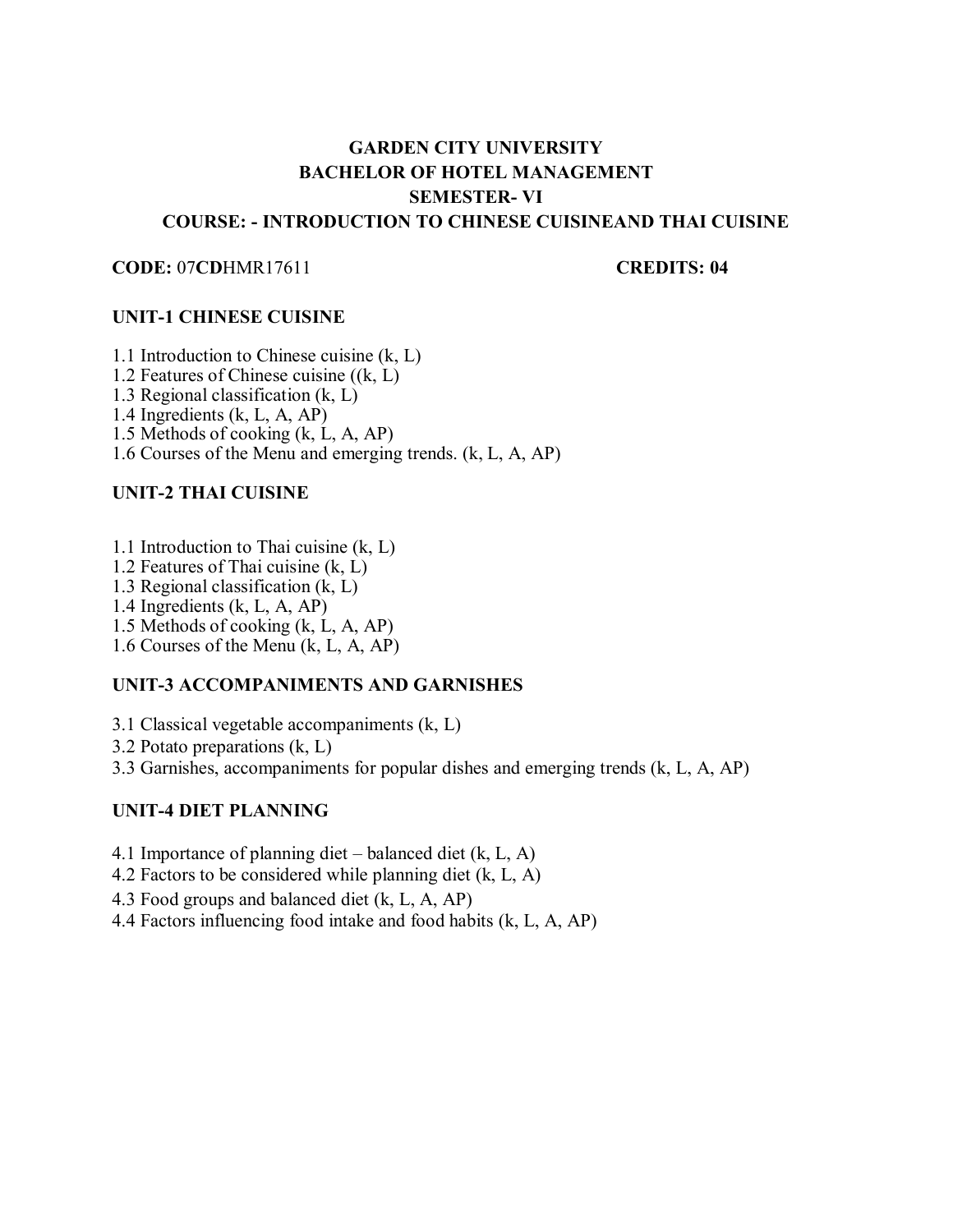# **PRACTICAL**

#### **Total Credits:** 2 **Total Hours: 30**

- 1. Menu- CHINESE -1
- 2. Menu- CHINESE -2
- 3. Menu- CHINESE -3
- 4. Menu- CHINESE -4
- 5. Menu- CHINESE -5
- 6. Menu- THAI -1
- 7. Menu- THAI -2
- 8. Menu- THAI -3
- 9. Menu- THAI -4
- 10. Menu- THAI -5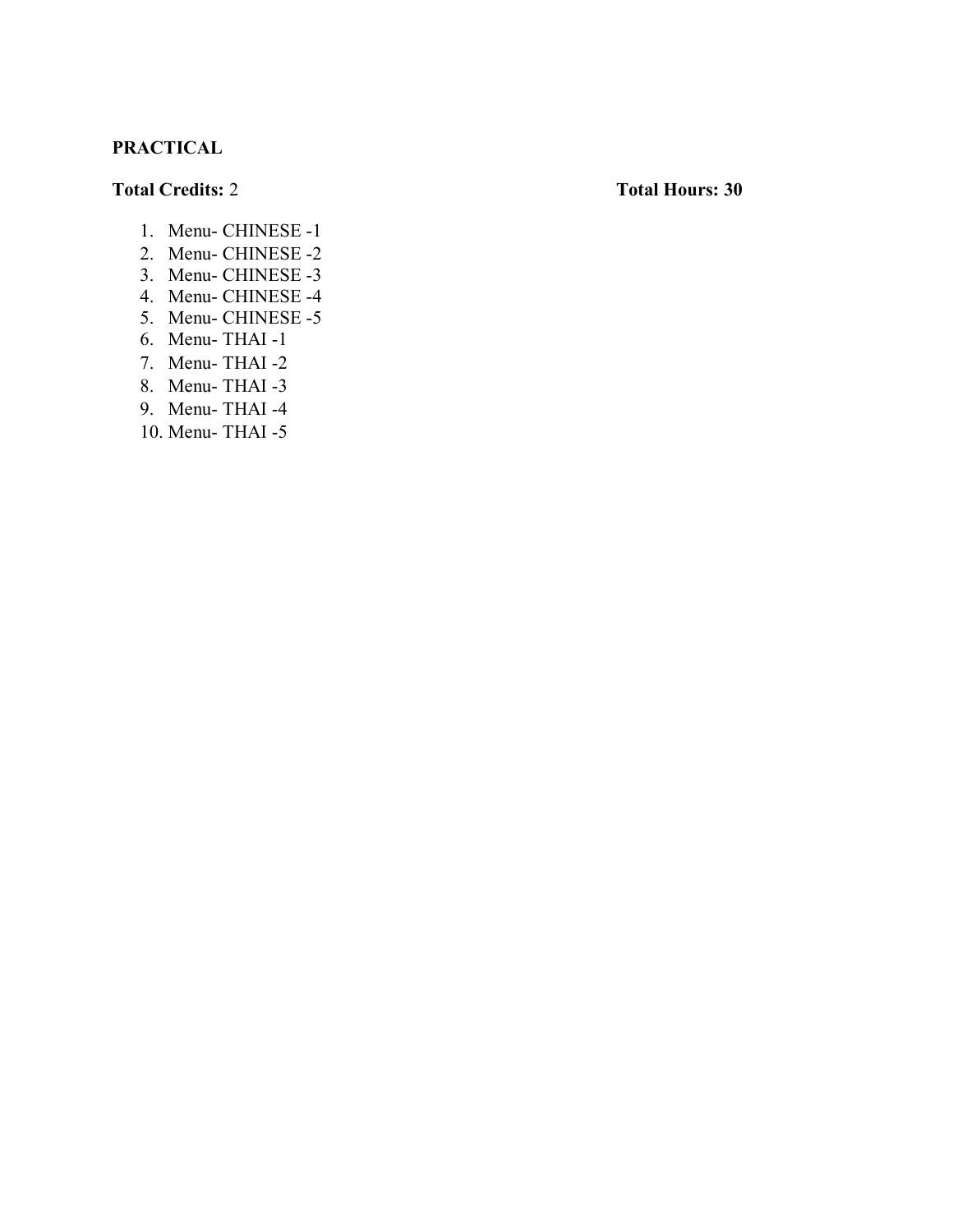#### **GARDEN CITY UNIVERSITY BACHELOR OF HOTEL MANAGEMENT SEMESTER- VI**

#### **Course: PROJECT WORK**

#### **CODE:** 07**CD**HMR17614 **CREDITS: 04**

#### **The objective of the Project Work**

Keeping in view with the diverse nature of Tourism  $\&$  Hospitality industry  $\&$  its long- term implications on the economy, society, culture & environment, it is mandatory to carry out project work to sharpen the research skills, to develop a practical understanding of the Hospitality industry and to attain field experience.

#### **Project Concept**

Students are required to prepare a project on a topic which provides solutions for the problems faced by the stakeholders in the hospitality industry. The topic can be related to any operational and management aspects of the hospitality industry.

#### **Project Approval**

The project proposal of the students will be examined by a panel of experts based on a set of project evaluation criteria, and approval will be granted to carry out the project work.

#### **Project Framework**

- 1. The front page should include Name of the University, Project undertaken, and Register Number & Name.
- 2. Declaration Certification
- 3. Acknowledgment
- 4. Certificate of approval
- 5. Introduction
- 6. Review of Literature
- 7. Problem Definition
- 7.1.Need for study
- 7.2.Problem Definition
- 7.3.Research objective
- 7.4.List of Information
- 8. Research Methodology
- 8.1.Research design
- 8.2.Source of data
- 8.3.Instrumentation of data collection
- 8.4.Sampling Design
- 9. Analysis, Findings & Interpretation.
- 10. Suggestions & Recommendations.
- 11. Conclusion
- 12. Limitation
- 13. Bibliography
- 14. Annexure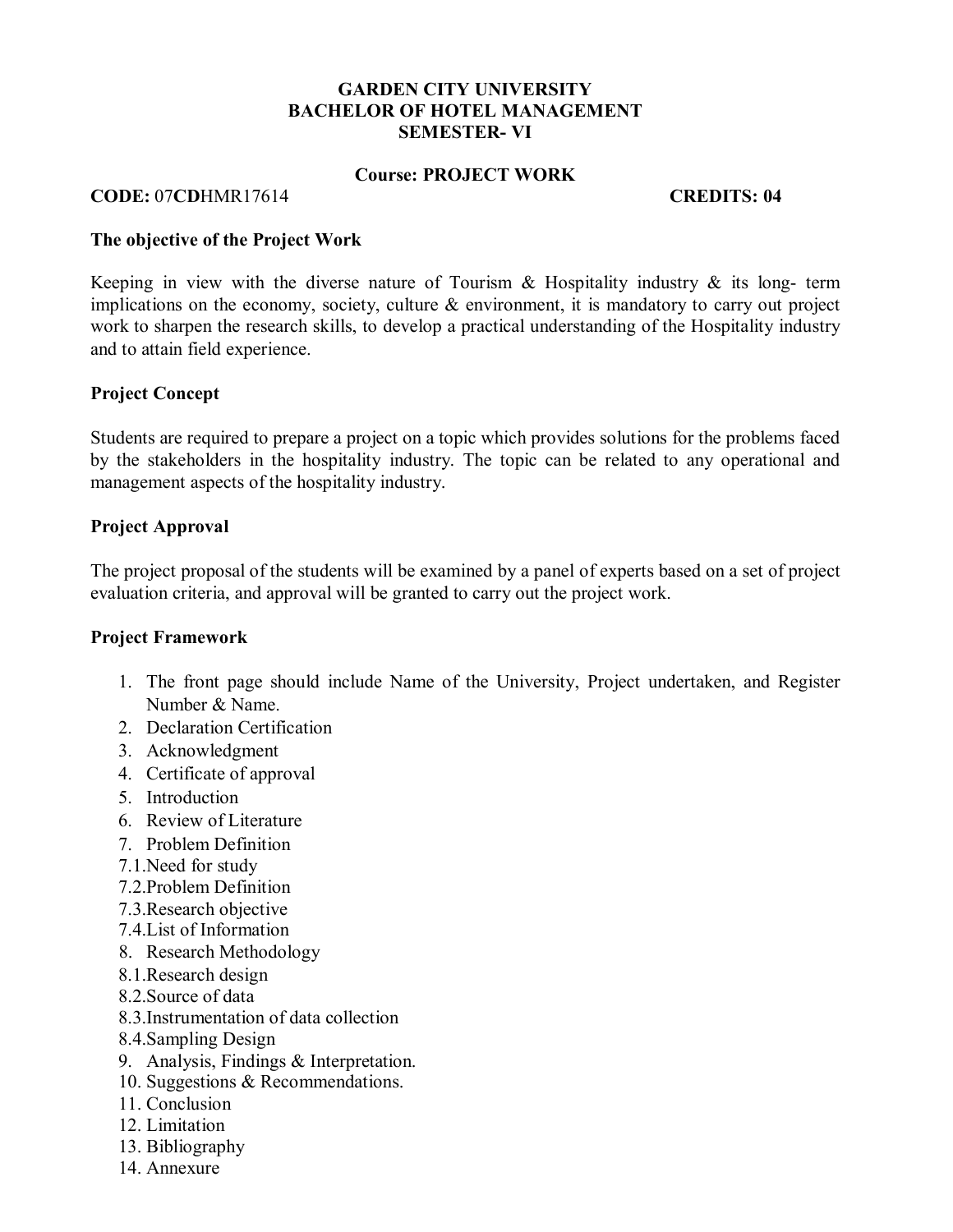# **Project Evaluation**

As per the GCU – Multi Assessment Provision (MAP